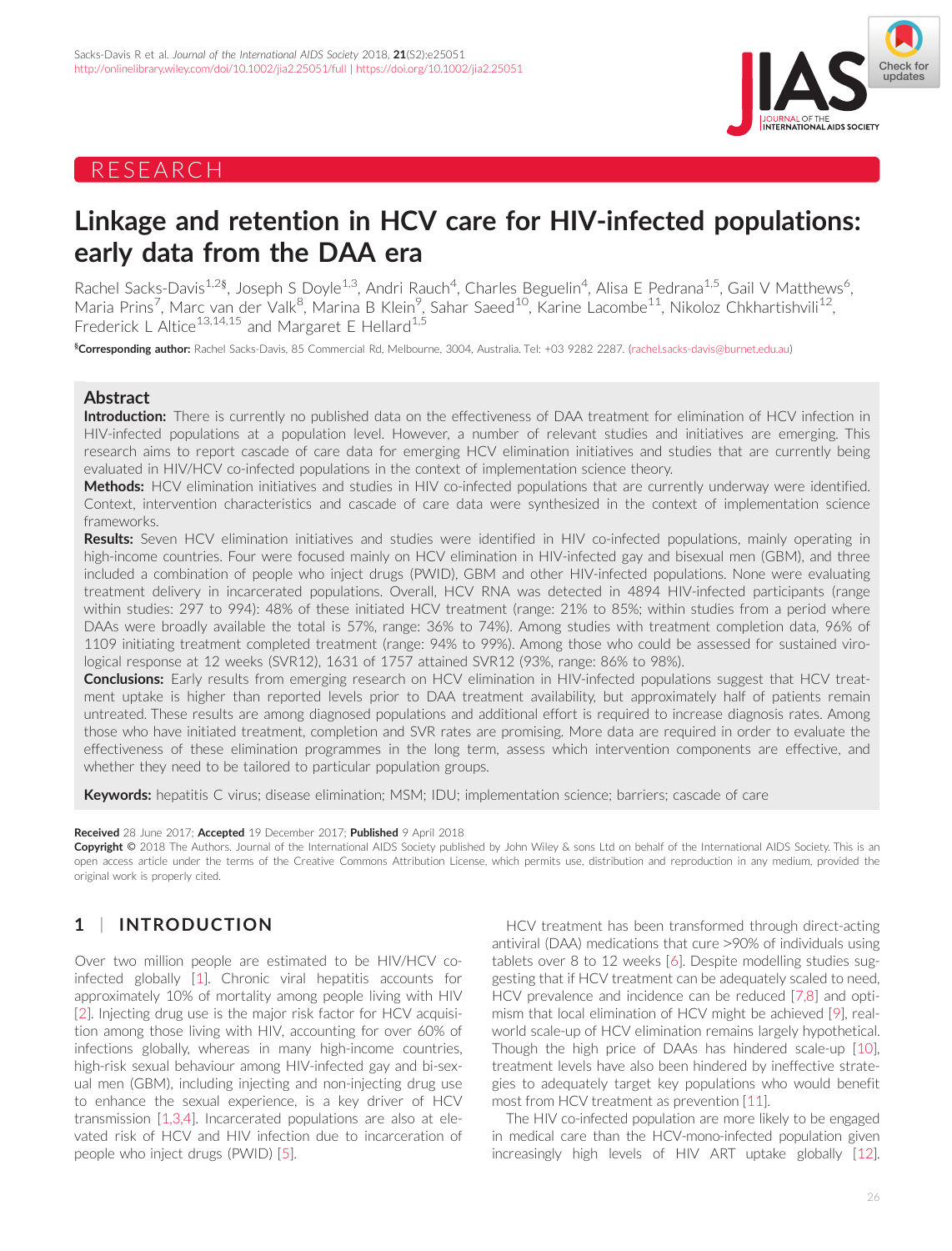<span id="page-1-0"></span>Theoretically, this provides an opportunity for broad coverage of HCV treatment in this population, particularly given that DAA treatment regimens are similar in co-infected and mono-infected populations with equivalent treatment outcomes [\[13,14](#page-10-0)]. However, it is important to note that despite increases in ART coverage, coverage in the key at-risk populations still lags behind in some contexts possibly due to lower levels of engagement in medical care and discriminatory prescribing practices [[15,16](#page-10-0)].

Despite the advantages of DAA therapy, engaging large numbers of HIV/HCV co-infected people in HCV DAA treatment will likely require tailored strategies for each of the three key groups at risk of co-infection: PWID, GBM and prisoners. A number of key barriers will need to be addressed to achieve a comprehensive increase in HCV treatment coverage in these three key populations. Insights from implementation science suggest that the successful and widespread implementation of any innovation is complex, even one that is supported by a high level of evidence [\[17,18](#page-10-0)]. This is partially due to barriers at the level of the individual health professional, such as lack of knowledge or skill or negative attitudes, but also involves structural barriers, organizational barriers, peer group barriers (differences between the local standard of care and the desired practice) and professional-patient interactions [\[19\]](#page-10-0). In the case of HCV, stigmatization and criminalization of the major patient groups and frequent incarceration of PWID add further to the complexity [[20,21\]](#page-10-0).

There is currently no published real-world data on the effectiveness of DAA treatment for elimination of HCV infection in HIV-infected populations at a population level. However, a number of relevant studies and initiatives are emerging. This paper aims to describe and report cascade of care data for emerging HCV elimination initiatives and studies that are currently being trialled in HIV/HCV co-infected populations in the context of implementation science theory.

# 2 | METHODS

Seven HCV elimination initiatives and studies in HIV coinfected populations that are currently underway were identified in six countries. Eligibility criteria for inclusion were either (a) monitoring an HCV elimination intervention targeted to HIV-infected populations; or (b) monitoring the effects of HCV elimination interventions in HIV-infected populations. Data on context, intervention characteristics, and initiative/ study-level cascade of care were synthesized using conference abstracts, published manuscripts and personal contact with the investigators. Data collection tools were informed by relevant constructs from the consolidated framework for implementation research (CFIR) [[17](#page-10-0)] and the integrated Promoting Action on Research Implementation in Health Services framework (i-PARIHS; Figure 1) [\[18](#page-10-0)]. Cascade of care data from

| <b>Consolidated Framework for</b><br><b>Implementation Research (CFIR)</b>                                       | <b>Integrated Promoting Action on Research</b><br><b>Implementation in Health Services</b><br><b>Framework (i-PARIHS)</b> |
|------------------------------------------------------------------------------------------------------------------|---------------------------------------------------------------------------------------------------------------------------|
| <b>Intervention</b>                                                                                              |                                                                                                                           |
|                                                                                                                  | Innovation                                                                                                                |
| Outer setting (including the economic,<br>political, and social context within<br>which an organisation resides) | Recipients (including patient/risk groups,<br>health professionals and administrators)                                    |
| Inner setting (within an organisation)                                                                           | Context                                                                                                                   |
| Characteristics of the individual<br>health professionals                                                        | Local level (within an organisation)<br>٠<br>Organisational level<br>٠<br>External health systems level<br>٠              |
| Implementation process                                                                                           | Facilitation                                                                                                              |
|                                                                                                                  |                                                                                                                           |
| <b>Highlighted elements of CFIR and i-PARIHS</b>                                                                 |                                                                                                                           |
| <b>Intervention (CFIR)</b>                                                                                       |                                                                                                                           |

- Intervention source
- Evidence strength and quality
- Perceived relative advantage compared to other possible courses of action
- Adaptability
- Trialability
- Complexity
- Cost

#### **Recipients (i-PARIHS)**

- Patient/risk groups
- Health professionals

**Context (i-PARIHS)**

External health systems level (including the policy and legal framework, and available resources)

Figure 1. Overview of the CFIR and i-PARIHS implementation science frameworks with relevant constructs highlighted. While all constructs in the two implementation science frameworks are potentially relevant to HCV elimination interventions, the highlighted constructs are particularly relevant for describing and analysing progress in HCV elimination in HIV-infected populations, both in the initiatives and studies identified and in the global context.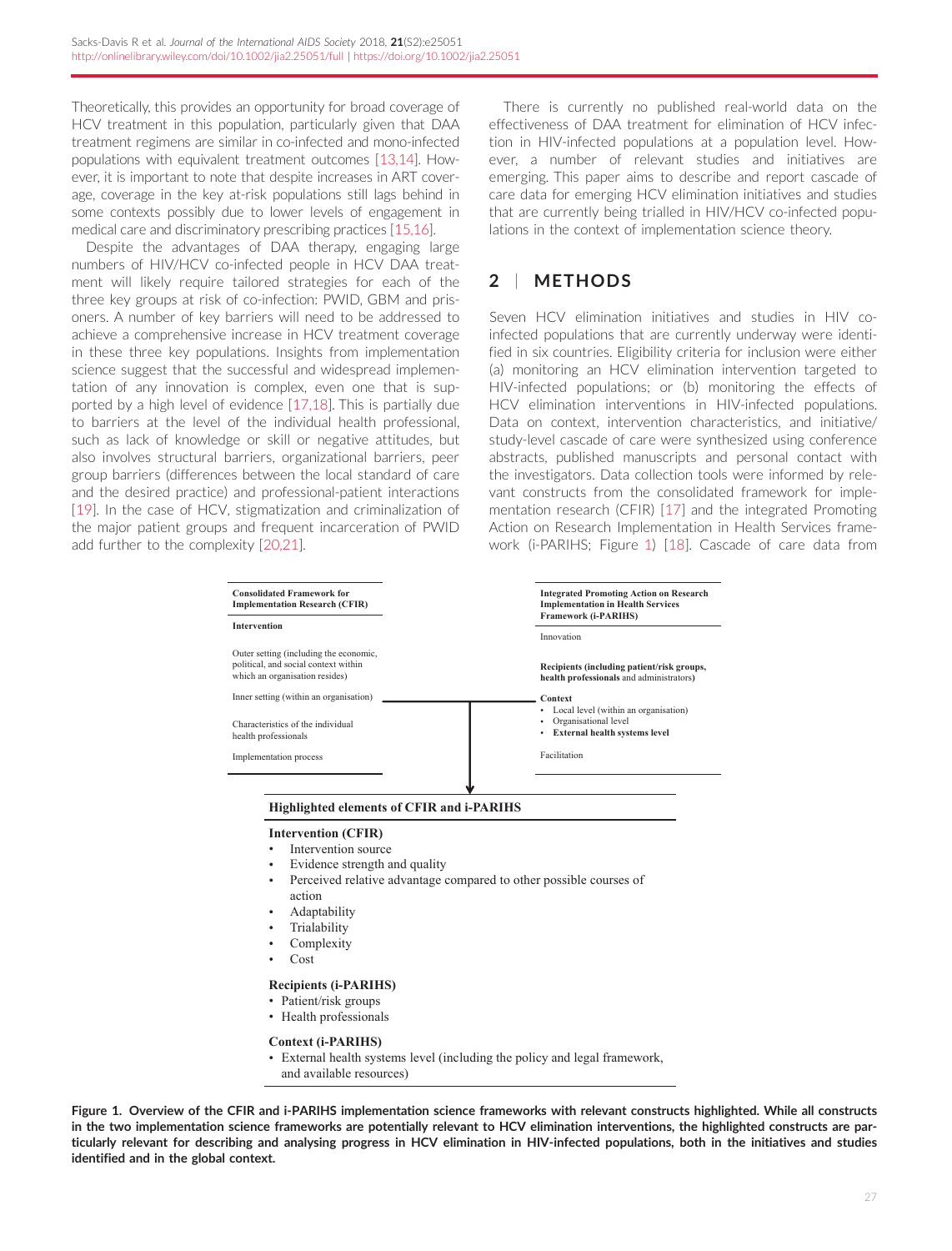<span id="page-2-0"></span>initiatives and studies included the number of people with HCV RNA, the proportion of those with HCV RNA who initiated treatment, the proportion of those who initiated treatment that completed treatment, and the SVR rate. Where possible the SVR rate was defined as the proportion of those who were at least 12 weeks past their expected treatment completion date, who had attained SVR. Data on diagnosis rates were not generally available at the initiative/study level.

For each country in which initiatives and studies were included, model-based estimates of the numbers of people living with HIV and the proportion diagnosed with HIV were sourced from peer-reviewed journal manuscripts [[22,23\]](#page-10-0), surveillance reports [[24-26\]](#page-10-0), and conference presentations [\[27](#page-10-0)]. Estimates of HCV antibody prevalence among HIVinfected populations were obtained from cohort studies of people living with HIV [[26,28-30](#page-10-0)], clinical databases of HIV patients [[27](#page-10-0)], and country-level HIV/HCV co-infection management guidelines [[31\]](#page-10-0). The number of people affected by HCV/HIV co-infection was calculated by applying the HCV antibody prevalence estimates to the estimates of the numbers of people living with HIV. An estimate of the proportion of those with HIV/HCV co-infection who were diagnosed for both HIV and HCV was only available for one country, and it was sourced from a conference presentation [\[27\]](#page-10-0).

All contributing studies had received ethical approval from local ethics review boards in their countries.

# 3 | RESULTS - PROGRESS TOWARD HCV ELIMINATION IN HIV-INFECTED POPULATIONS

# 3.1 | Emerging research

Seven HCV elimination initiatives and/or studies in HIVinfected populations were identified, mainly in high-income countries (Australia (n=2), Canada, France, Georgia, the Netherlands and Switzerland). The broader context in which an intervention takes place is highlighted by the i-PARIHS framework (Figure [1](#page-1-0)). The six countries in which elimination initiatives or studies were identified all have harm reduction programmes for PWID, and protection against discrimination for LGBT populations. [[32-33](#page-10-0)]. However, the coverage of harm reduction programmes varies substantially between countries. According to a recent systematic review, needle and syringe programme coverage was high in Australia and the Netherlands (>200 needles/syringes distributed per PWID per year), moderate in Canada, France and Switzerland (100 to 200 needles/syringes distributed per PWID per year) and low in Georgia (0 to 50 needles/syringes distributed per PWID per year). Opioid substitution therapy coverage was high in Australia, France, the Netherlands and Switzerland (>40 recipients per 100 PWID), moderate in Canada (20 to 40 recipients per 100 PWID), and low in Georgia (0 to 20 recipients per 100 PWID)

|  | Table 1. Country-level context of the identified HCV elimination initiatives and studies in HIV-infected populations |
|--|----------------------------------------------------------------------------------------------------------------------|
|--|----------------------------------------------------------------------------------------------------------------------|

|                                                               | Australia | Canada                     | <b>France</b> | Georgia  | Switzerland | <b>The Netherlands</b> |
|---------------------------------------------------------------|-----------|----------------------------|---------------|----------|-------------|------------------------|
| Main population groups affected by HIV/HCV co-infection       |           |                            |               |          |             |                        |
| <b>PWID</b>                                                   | N         | Υ                          |               | Υ        | Υ           | $\vee$ <sup>a</sup>    |
| <b>GBM</b>                                                    | v         | Υ                          | Y             | Υ        | V           | Υ                      |
| Prisoners                                                     | N         | $\vee$                     | Y             | Y        | $\vee$      | N                      |
| Other                                                         | N         | $\vee$                     | N             | Υ        | N           | N                      |
| National/regional HCV elimination strategy                    |           | N                          | Υ             | Υ        | N           | Υ                      |
| Availability of subsidized DAAs                               |           |                            |               |          |             |                        |
| Unrestricted in HIV-coinfected population (year)              | Y(2016)   | Y (2014/2017) <sup>c</sup> | Y (2017)      | Y (2015) | Y(2017)     | Y(2015)                |
| Unrestricted for all chronic HCV patients (year) <sup>d</sup> | Y(2016)   | N <sup>e</sup>             | Y(2017)       | Y(2015)  | N           | Y(2015)                |
| Prescriber types                                              |           |                            |               |          |             |                        |
| <b>Specialists</b>                                            | ٧         | Y                          | Υ             | Υ        | Υ           | $\vee$                 |
| Primary care                                                  | ٧         | $Y/N^{\dagger}$            | N             | $N^g$    | N           | N                      |
| Legal constraints for key populations                         |           |                            |               |          |             |                        |
| Harm reduction programmes for drug use                        | $\vee$    | Y                          | V             | Y        | Υ           | $\vee$                 |
| Protection against discrimination for LGBT populations        |           |                            |               | $\vee$   | $\vee$      | $\vee$                 |

aln the Netherlands, HCV/HIV coinfection is mainly observed in former PWID and GBM. Recent transmission has been observed only among GBM. Similar to the situation in other high-income countries, HCV transmission among GBM is thought to be driven partially by sexual transmission and partially by injecting and non-injecting drug use to enhance the sexual experience.

<sup>b</sup>Indigenous populations (mainly through injecting drug use).

<sup>c</sup>Simeprevir and sofosbuvir were unrestricted in Quebec for HCV mono-infected patients since 2014. Although HIV infection was a listed restriction, co-infected patients were usually granted access on a case by case basis through the "patient d'exception" process; Ledipasvir and ombitasvir/ paritaprevir/ritonavir; dasabuvir were unrestricted in Quebec from 2016 and velpatasvir from 2017; and the majority of other Canadian provinces since March 2017 [\[34](#page-10-0)].

<sup>d</sup>Generally excluding those who are incarcerated.

eNot currently available but this is expected to change in 2018/9 in the majority of Canadian provinces.

f Primary care practitioners can prescribe HCV treatment in some provinces but not others [\[34](#page-10-0)].

<sup>g</sup>A pilot programme is currently underway to evaluate HCV treatment in primary care, which is expected to lead to all primary care providers being allowed to prescribe HCV treatment.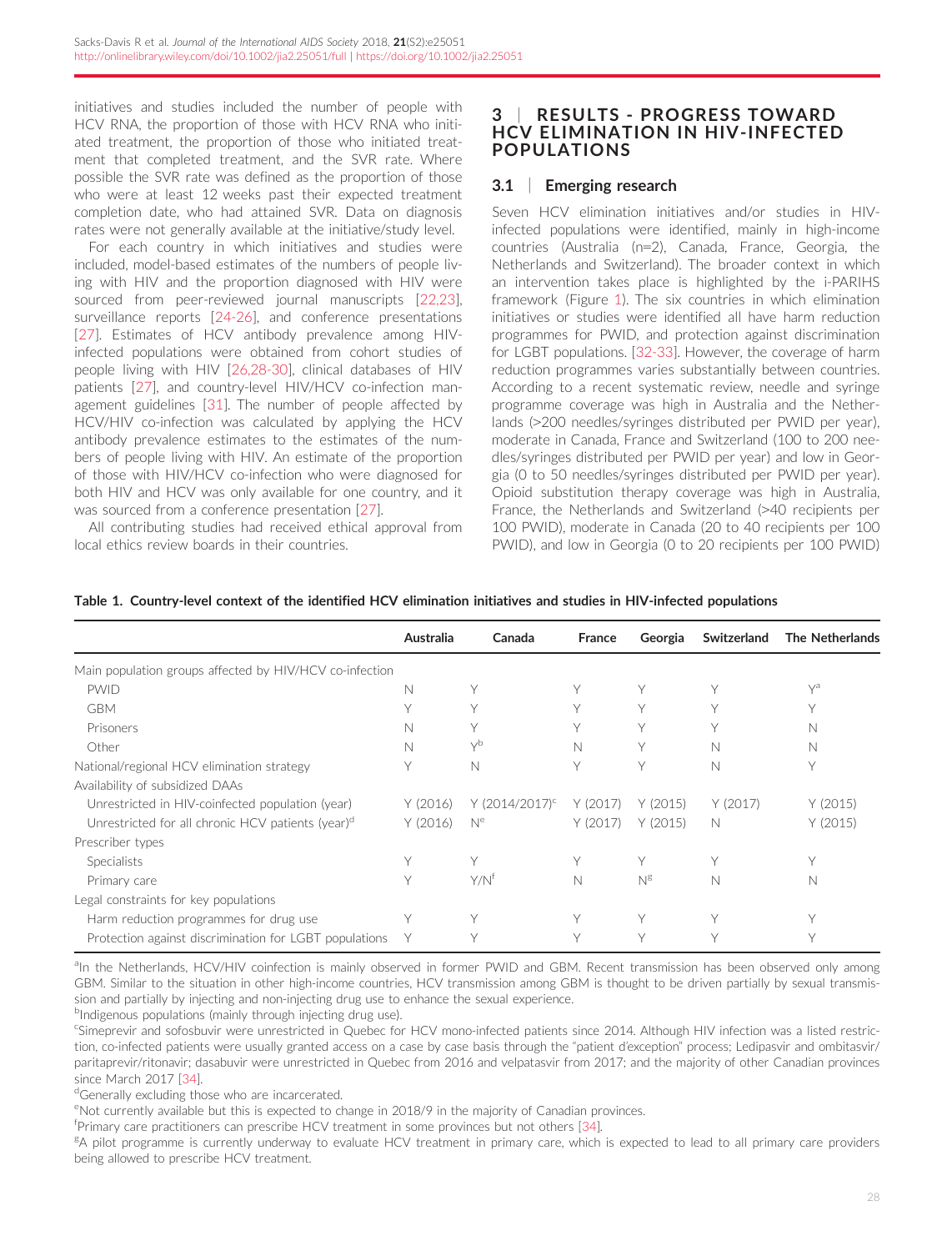[\[32\]](#page-10-0). HCV elimination strategies operating at the regional or country level were in place in Australia, France, Georgia and the Netherlands (Table [1](#page-2-0)).

In addition to the broad context, another key aspect is the characteristics of the patient or target group of the intervention (Figure [1\)](#page-1-0). The main population groups affected by HIV/ HCV co-infection in the countries in which elimination initiatives were identified included PWID, GBM and incarcerated populations. However, the majority of the elimination efforts were targeted elimination efforts in GBM. The two Australian initiatives (CEASE and Co-EC) operate primarily in cities where GBM account for approximately 85% of HIV/HCV coinfection cases; in Amsterdam, ongoing transmission of HCV infection among HIV-infected populations is only among GBM; and in Switzerland, the Swiss HCVree Trial is a clinic trial with MSM as an eligibility criterion. Notably, the HCVree study is nested in the Swiss HIV Cohort Study which includes PWID, GBM and other HIV-infected participants, and because treatment data are not yet available for HCVree, the cascade of care data presented here are from the Swiss HIV Cohort Study. The nationwide HCV elimination programme in Georgia provides HCV treatment at harm reduction sites for PWID, HIV centres, and prisons. In Canada and France, there are no specific programmes targeting HIV-infected populations but the effects of general HCV elimination programmes are being evaluated in the HIV-infected community. France's national strategy for HCV elimination includes targeted programmes for PWID. Broad availability of DAAs is the only nation-wide elimination initiative in Canada but there are other HCV elimination initiatives in Canada that are targeted to specific subpopulations and geographic areas. The cohort studies and databases being used to evaluate the effects of HCV elimination programmes in Canada, France and Georgia include diverse HIV-infected populations including active PWID and GBM. (Table [2\)](#page-4-0).

One of the characteristics highlighted in the CFIR is the complexity of the intervention (Figure [1\)](#page-1-0). HCV elimination in HIV-infected populations is complex. All of the initiatives and studies include broad access to DAAs and most include additional components, including screening and testing components, treatment access components, training of health professionals, media campaigns and risk reduction components. Screening and testing interventions include nurse supported programmes to identify patients for HCV antibody testing, community-based rapid diagnostics and home-based dried blood spot testing, and study or community-based reinfection monitoring. Treatment access interventions include a case management programme for PWID and marginalized people, broadened prescriber base, treatment provision at harm reduction sites, treatment provision in prison, nurse-led primary healthcare based models of care, and community and cohort-study based test and treat models. Risk reduction components include harm reduction, healthcare-based infection control, behavioural interventions and personalized online tools for those at risk of reinfection. Of the five broad groups of intervention (screening/testing, treatment access, training of health professionals, media campaigns and risk reduction interventions), MC Free and Georgia's nationwide HCV elimination programme involve components from all five groups, Co-EC Australia involves components from four groups, CEASE Australia involves components from three

groups, the National Plan for HCV Elimination and the Swiss HCVree trial include components from two groups. Although there are no targeted national elimination interventions in Canada, regional interventions such as the Targeted Disease Elimination<sup> $M$ </sup> programme in British Columbia [\[35\]](#page-10-0) and a pilot project in Big River First Nation, Saskatchewan are evaluating eliminating HCV at the community level. Some of the studies and initiatives include multiple components within a group (Table [2\)](#page-4-0).

The ability to trial the intervention at a small-scale is also highlighted in CFIR (Figure [1\)](#page-1-0). In the seven initiatives and studies identified, cohort studies, health information systems and surveillance systems are being used to evaluate HCV elimination interventions in people living with HIV (Table [2](#page-4-0)). None of the evaluation methods include traditional control groups. However the CCC (Canada) is using quasi-experimental designs to (i) evaluate treatment uptake through natural variations in DAA reimbursement policies across Canada and (ii) pilot elimination interventions at the clinic level, comparing intervention sites with matched control sites within the CCC. Similarly, several of the other studies and initiatives are using nationwide databases and/or cohorts to compare regions/sites with interventions to other regions.

The cost and available resources for implementing an intervention are highlighted in CFIR and i-PAHRIS (Figure [1\)](#page-1-0). With the exception of the Swiss HCVree Trial, where drugs are provided by industry, governments and health insurance provide funding for subsidized DAAs in all of the other HCV elimination initiatives and studies. However, with the exception of the government-funded National Plan for HCV elimination in France and the nationwide HCV elimination programme in Georgia which is partially industry-funded and partially funded by the US CDC among others, additional components of the elimination interventions identified were mainly funded by industry through investigator-initiated research. These components include treatment access interventions, screening/testing, education initiatives for health professionals, media campaigns and risk reduction interventions.

# 3.2 | Country-level burden of HIV/HCV co-infection and diagnosis

Model-based estimates of the number of people living with HIV were available for all six countries in which the identified HCV elimination initiatives and studies were based. These ranged from 9600 in Georgia to 149,900 in France. The percent of HIV-infected participants with HCV antibodies ranged from 12% in the Netherlands to 40% in Georgia. The number of people living with HIV and HCV antibodies ranged from 2600 in Switzerland to 36,400 in France. The percent of HIVinfected individuals who were HIV diagnosed ranged from 42% in Georgia to 89% in Australia (Table [3\)](#page-6-0). An estimate of the percent of co-infected individuals who were diagnosed for both HIV and HCV was reported in a conference presentation for Georgia (33%) [[27\]](#page-10-0), but was not available for any of the other countries. According to systematic reviews and modelling studies, the estimated proportion of people living with HCV (including those with HCV monoinfection) who were diagnosed prior to DAA availability was 37% (Switzerland), 57% (France), 61% (the Netherlands), 70% (Canada), 75% (Australia) [\[36-39\]](#page-10-0). However, in some countries these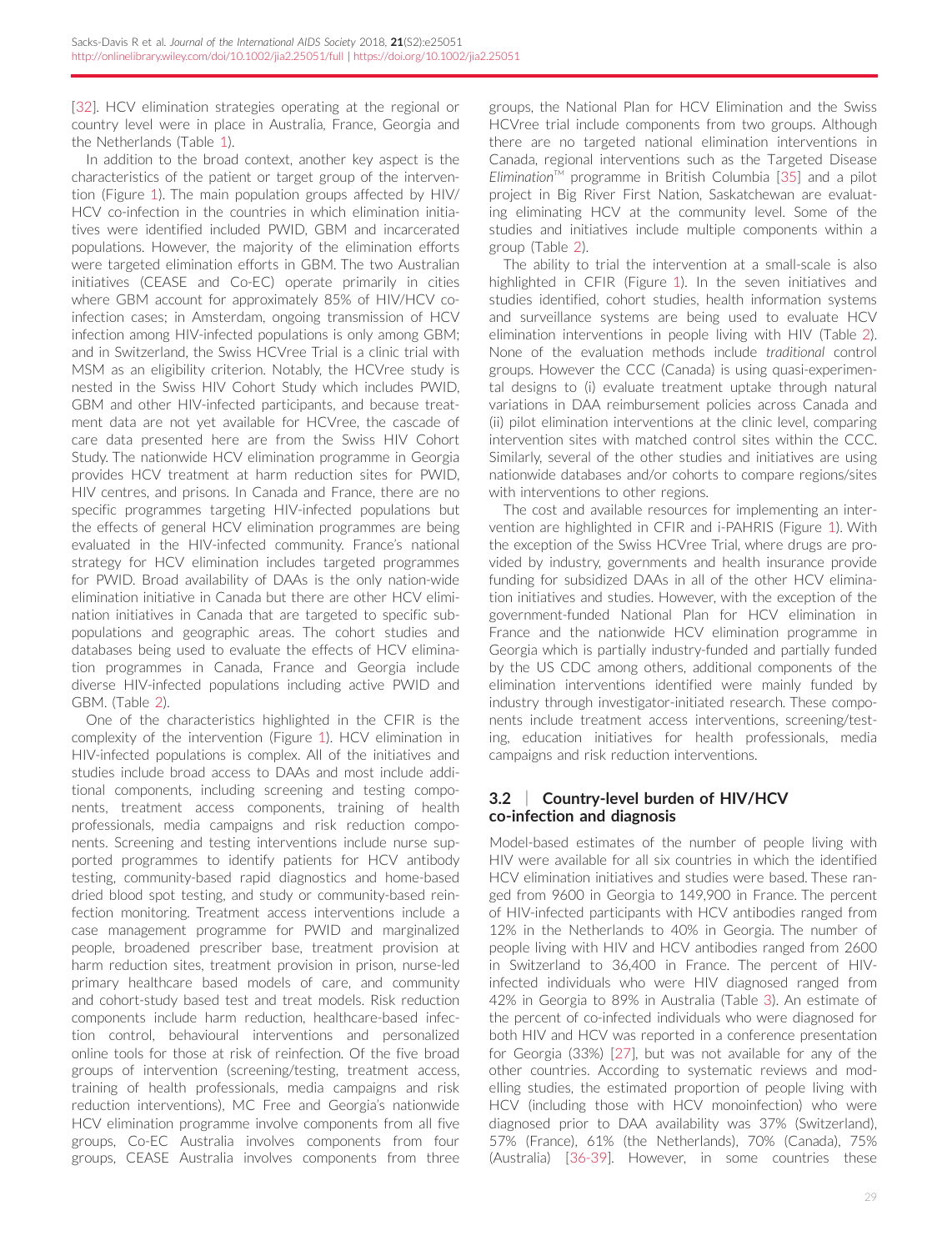| Name (location)                                                                 | Scope of intervention                                                                                                                                                                                                                                         | Intervention components                                                                                                                                                                                                                                                                                                                                                                                                                                                                                                      | Who covers the cost of<br>the intervention                                                                                                                                       | <b>Evaluation method in</b><br><b>HIV-infected</b><br>populations                                                                                                                                                                                                          |
|---------------------------------------------------------------------------------|---------------------------------------------------------------------------------------------------------------------------------------------------------------------------------------------------------------------------------------------------------------|------------------------------------------------------------------------------------------------------------------------------------------------------------------------------------------------------------------------------------------------------------------------------------------------------------------------------------------------------------------------------------------------------------------------------------------------------------------------------------------------------------------------------|----------------------------------------------------------------------------------------------------------------------------------------------------------------------------------|----------------------------------------------------------------------------------------------------------------------------------------------------------------------------------------------------------------------------------------------------------------------------|
| (Canada)                                                                        | Nation-wide                                                                                                                                                                                                                                                   | Broad access to DAAs:<br>additional clinic-level, province-<br>level, and community-level<br>interventions                                                                                                                                                                                                                                                                                                                                                                                                                   | Government/health<br>insurance <sup>a</sup>                                                                                                                                      | Canadian co-infection<br>cohort [40]                                                                                                                                                                                                                                       |
| co-EC (Melbourne,<br>Australia)                                                 | Three high HIV caseload<br>primary healthcare<br>clinics, the largest<br>metropolitan sexual<br>health centre, and the<br>two largest hospitals for<br>care of people living with<br>HIV, accounting for over<br>75% of people living with<br>HIV in Victoria | Broad access to DAAs and<br>broadened prescriber base;<br>nurse supported programmes to<br>identify patients for HCV<br>testing, and support for GPs to<br>increase testing and treatment;<br>posters displayed in<br>participating clinics promoting<br>HCV testing to patients;<br>nurse-led model of care in<br>primary healthcare to increase<br>access to DAAs;<br>training programmes for nurses<br>and physicians                                                                                                     | DAA therapy is<br>government subsidized;<br>practice nurses are<br>funded by industry<br>through investigator<br>initiated research                                              | An integrated HCV/HIV<br>clinical and<br>behavioural<br>surveillance system<br>monitors the impact<br>of the programme at<br>the local and<br>statewide level                                                                                                              |
| <b>CEASE</b><br>(predominantly<br>Sydney, Australia)                            | Nation-wide observational<br>study of HCV viraemia<br>among HIV-infected<br>population, with an<br>implementation project<br>predominantly operating<br>in Sydney                                                                                             | Broad access to DAAs and<br>broadened prescriber base;<br>HCV Education for HIV<br>prescribers;<br>recurrent viraemia: monitoring<br>of a cohort of high-risk inner<br>city patients for reinfection                                                                                                                                                                                                                                                                                                                         | DAA therapy is<br>government subsidized;<br>other intervention<br>components funded by<br>industry through<br>investigator initiated<br>research                                 | Data assessed at three<br>cross-sectional visits;<br>at enrolment (2014)<br>to 2016), follow up 1<br>(2017 to 2018) and<br>follow up 2 (2019 to<br>2020); data include<br><b>HCV</b> viraemic<br>prevalence through<br>DBS, behavioural risk<br>and fibrosis<br>assessment |
| MC FRFF<br>(Amsterdam MSM<br><b>HCV</b> Free.<br>Amsterdam, the<br>Netherlands) | City-wide                                                                                                                                                                                                                                                     | Broad access to DAAs;<br>home-based HCV RNA dried<br>blood spot testing service<br>(subscription-based);<br>online tools including<br>information and personal advice<br>on testing and risk reduction<br>strategies, and test results<br>delivered online;<br>motivational interviewing and<br>intensification of partner<br>notification;<br>online and offline media<br>campaigns aimed at increasing<br>HCV awareness:<br>interventions aimed at<br>professionals;<br>behavioural interventions by<br>trained HIV nurses | DAA Treatment is<br>government subsidized;<br>home-based testing and<br>online/ offline strategies<br>are supported by<br>industry through<br>investigator initiated<br>research | Through the National<br><b>HIV Monitoring</b><br>Foundation and the<br>MOSAIC study, the<br>different<br>interventions will be<br>evaluated according<br>to predefined<br>criteria/ deliverables                                                                           |

# <span id="page-4-0"></span>Table 2. Intervention characteristics of seven key studies targeting HCV elimination in HIV/HCV co-infected populations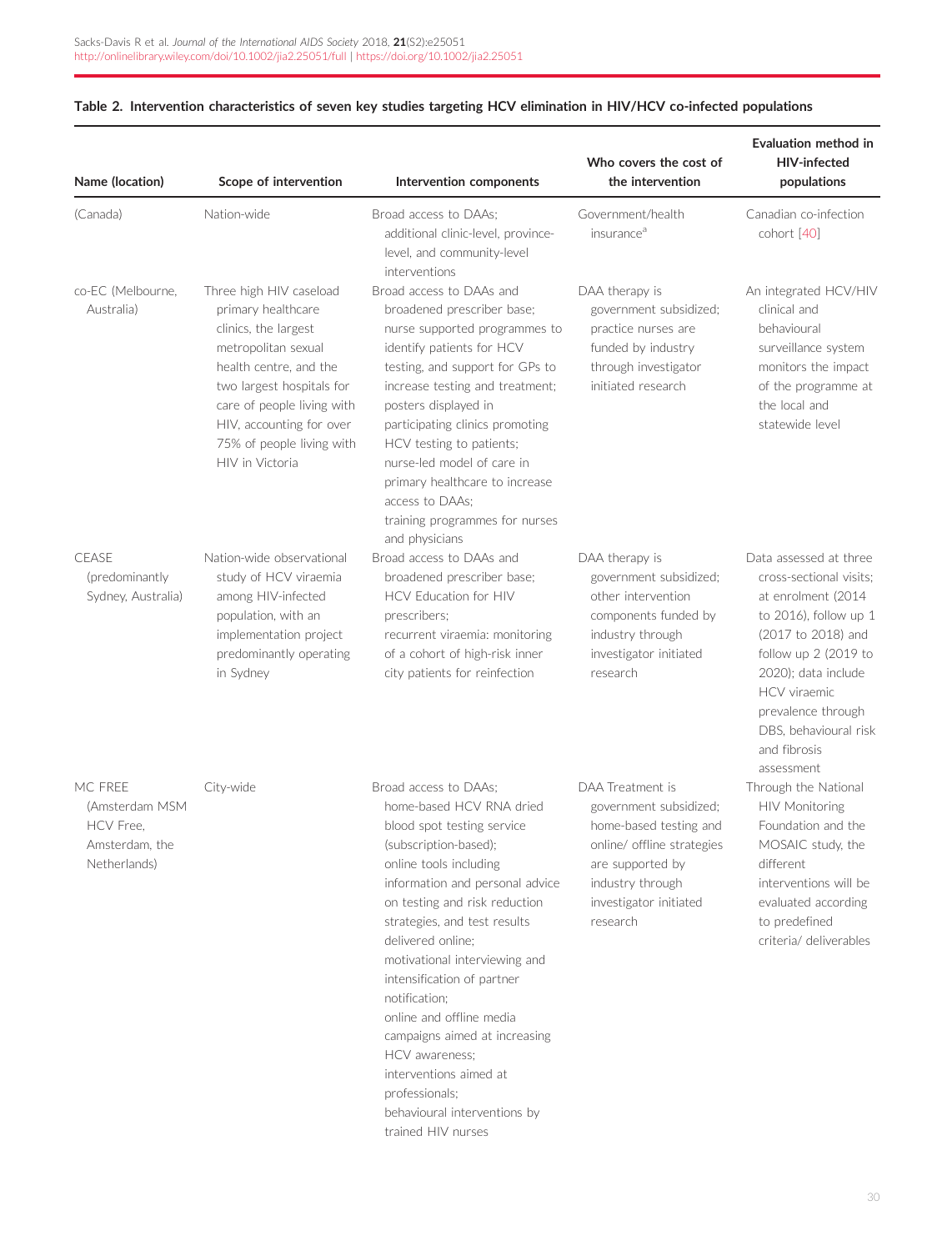Table 2. (Continued)

| Name (location)                                         | Scope of intervention                                                                                   | Intervention components                                                                                                                                                                                                                                                                                                                                                                                                                             | Who covers the cost of<br>the intervention                                                                                                                                                   | Evaluation method in<br><b>HIV-infected</b><br>populations                                                                                                                                                                                                                                                                                  |
|---------------------------------------------------------|---------------------------------------------------------------------------------------------------------|-----------------------------------------------------------------------------------------------------------------------------------------------------------------------------------------------------------------------------------------------------------------------------------------------------------------------------------------------------------------------------------------------------------------------------------------------------|----------------------------------------------------------------------------------------------------------------------------------------------------------------------------------------------|---------------------------------------------------------------------------------------------------------------------------------------------------------------------------------------------------------------------------------------------------------------------------------------------------------------------------------------------|
| National Plan for<br><b>HCV Elimination</b><br>(France) | Nation-wide, community-<br>based intervention                                                           | Broad access to DAAs;<br>community-based test and treat<br>model involving implementation<br>of rapid diagnostics at the<br>community level;<br>educators and social workers<br>who link PWID / marginalized<br>people to healthcare centres,<br>through a case management<br>(parcours) programme                                                                                                                                                  | Government/health<br>insurance                                                                                                                                                               | Several cohorts of HIV-<br>infected patients and<br>HIV/HCV co-infected<br>patients in addition to<br>national surveillance<br>systems                                                                                                                                                                                                      |
| National HCV<br>elimination<br>programme<br>(Georgia)   | Nation-wide multi-<br>component programme                                                               | Broad access to treatment and<br>increased access to treatment<br>through primary care, harm<br>reduction sites, HIV centres and<br>prisons <sup>b</sup> ;<br>advocacy, awareness and<br>education;<br>harm reduction among PWID,<br>blood safety and infection<br>control in traditional and non-<br>traditional healthcare settings;<br>national HCV screening<br>Laboratory diagnostics capacity<br>building;<br>surveillance                    | Gilead and the CDC among<br>others                                                                                                                                                           | Georgian National AIDS<br>health information<br>system (AIDS HIS, a<br>secure web-based<br>system connecting all<br>HIV care providers<br>countrywide)                                                                                                                                                                                      |
| The Swiss HCVree<br>Trial (Switzerland)                 | Research study-based<br>elimination effort among<br>HIV/HCV co-infected<br>MSM, operating<br>nationwide | Cohort study based test and treat<br>model; delivery of Elbasvir/<br>Grazoprevir treatment to<br>patients infected with<br>genotypes 1 and 4 through<br>clinical trial (Swiss HCVree<br>Trial); behavioural intervention<br>delivered to patients reporting<br>inconsistent condom use with<br>occasional partners; the<br>remaining patients received<br>standard of care and written<br>and oral information on<br>prevention of HCV reinfection. | Investigator initiated trial<br>nested in the Swiss HIV<br>Cohort Study (SHCS);<br>SHCS mainly funded by<br>the Swiss National<br>Science Foundation,<br>HCVree mainly funded<br>by industry | The Swiss HCVree<br>Trial: all study<br>participants tested<br>for HCV RNA at<br>beginning and end of<br>the HCVree trial.<br>change in risk<br>behaviour is<br>evaluated, see<br>ClinicalTrials.gov<br>NCT02785666:<br>effects on HCV<br>incidence within HIV-<br>infected populations<br>evaluated using the<br>Swiss HIV Cohort<br>Study |

a<br>Although all Canadian citizens and permanent residents have insurance coverage for in-hospital and physician services, medication coverage varies across the 10 provinces and 3 territories, with a mix of both public and private sources of insurance depending on individual characteristics. For example, people on social assistance receive public coverage for medications with no or minimal co-payments and Indigenous people receive medication coverage from the First Nations and Inuit Health Branch (FNIHB).

bProvision of HCV treatment through primary care and harm reduction sites is currently being piloted and will be implemented nationwide in the future.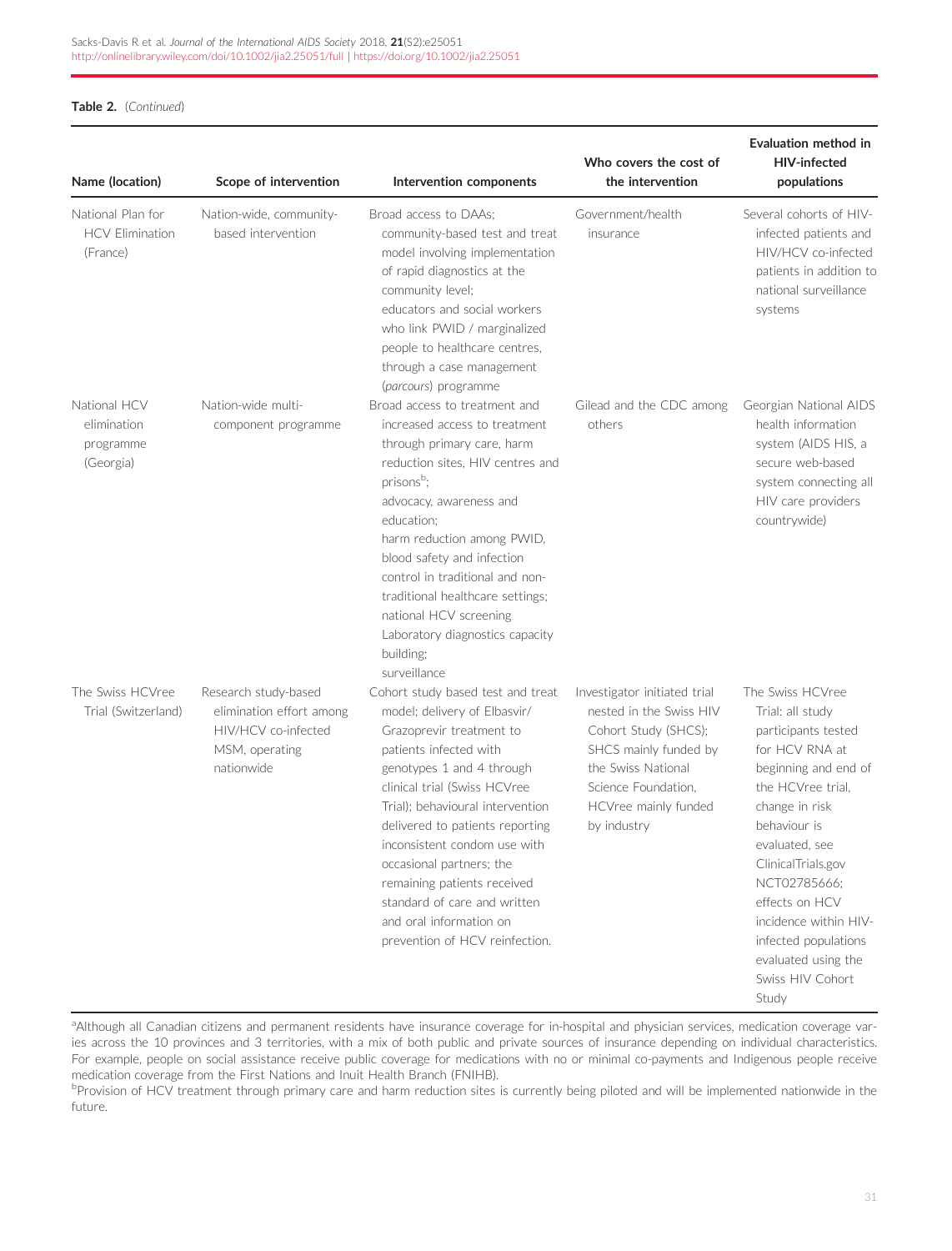|                                            | Australia   | Canada        | <b>France</b> | Georgia   | Switzerland | <b>The Netherlands</b> |
|--------------------------------------------|-------------|---------------|---------------|-----------|-------------|------------------------|
| Estimated number of people living with HIV | 26,400 [24] | 65,000 [25]   | 149,900 [22]  | 9600 [27] | 15,200 [23] | 22,900 [26, 41]        |
| Estimated % with HCV antibodies            | 13 [28]     | 20 to 30 [31] | 24 [29]       | 40        | 17 [30]     | 12 [26]                |
| Estimated number with HCV antibodies       | 3500        | 16.300        | 36,400        | 3900      | 2600        | 2700                   |
| Estimated % of those living with           | 89 [24, 28] | 80 [25]       | 81 [22]       | 42 [27]   | 81 [23]     | 89 [26, 41]            |
| HIV who are HIV diagnosed                  |             |               |               |           |             |                        |

<span id="page-6-0"></span>

| Table 3. Country-level burden of HIV/HCV co-infection and diagnosis |  |
|---------------------------------------------------------------------|--|
|---------------------------------------------------------------------|--|

All numbers are rounded to the nearest 100 and percentages are rounded to the nearest percent. Estimated numbers with HCV antibodies are calculated by applying the estimated % with HCV antibodies to the estimated number of people living with HIV. Percent HIV diagnosed is among all HIV-infected people.

diagnosis rates may be quite different in the HIV-infected population.

## 3.3 | Initiative-level partial cascade of care

Overall, HCV RNA was detected in 4894 HIV-infected participants across the seven studies and initiatives (range within studies: 297 to 994). Of these 2338 initiated HCV treatment (48%; range: 21% to 85%). Among studies with treatment completion data, 1061 of 1109 initiating treatment (96%, range: 94% to 99%), completed treatment. Of those who were treated with DAAs and could be assessed for SVR12, 1631 of 1757 attained SVR12 (93%, range: 86% to 98%). Of the seven studies and initiatives, four reported cascade of care data from a period where DAAs were broadly available (CEASE and Co-EC - Australia, ATHENA - The Netherlands and AIDS HIS-Georgia), and three included data from prior to DAAs becoming broadly available (CCCS - Canada, SHCS - Switzerland, and HEPAVIH- France). Four initiatives/studies included a considerable proportion of PWID in addition to GBM and other patient groups (CCCS, AIDS HIS, HEPAVIH and SHCS), and three were composed mainly of GBM and former PWID (CEASE, Co-EC and ATHENA). In studies and initiatives with cascade of care data from a period where DAAs were broadly available, 1398 of 2460 (57%, range: 36% to 74%) initiated HCV treatment, 160 of 169 (95%: data from one study only) completed HCV treatment, and 1042 of 1110 (94%, range: 88% to 98%) attained SVR12. In studies and initiatives that include a considerable proportion of current PWID, 1271 of 3349 (38%, range: 21% to 85%) initiated treatment, 901 of 940 (96%: range: 94% to 99%), completed HCV treatment, and 885 of 978 (90%, range: 86% to 96%) attained SVR12; however, two of these studies and initiatives include data from prior to DAAs becoming broadly available (Table [4](#page-7-0) and Figure [2\)](#page-7-0). These data include diagnosed patients, who are in care (France, the Netherlands, Sydney), were in care previously (Melbourne, Georgia) and/or are enrolled in a cohort study (Canada, France, the Netherlands and Switzerland).

# 4 | DISCUSSION

Early results were synthesized from seven HCV elimination initiatives and studies in HIV-infected populations. These results demonstrate increased linkage to HCV care, successful retention in care, and high cure rates among those diagnosed with HCV/HIV co-infection. However, these are early data and the majority of initiatives and studies identified were in highincome countries with relatively low levels of criminalization of risk behaviours and discrimination and stigma of PWID and GBM. Furthermore, the majority of initiatives and studies identified were either primarily treating GBM and/or former PWID or include data from prior to broad DAA availability. None of the studies operate in incarcerated populations and treatment in this context may be more challenging. More data will be required to evaluate the effects of treatment scale-up on HCV prevalence and incidence, and confirm that these high rates of linkage and retention in care can be replicated in PWID, incarcerated populations, and in countries with greater levels of criminalization of risk behaviours and discrimination and stigma of the groups at risk. Different strategies may be required for linkage and retention in care in different populations.

Overall, approximately 50% of HCV diagnosed individuals in the seven initiatives and studies were linked to HCV treatment. This represents a substantially higher treatment uptake than prior to DAA therapies becoming available. In the Swiss HIV cohorts, treatment uptake increased fourfold after the introduction of second-generation DAAs [\[42\]](#page-11-0). In Georgia, approximately 100 HCV/HIV co-infected people were treated per year in the three and a half years prior to DAA availability, compared to approximately 265 treatments/year in the first 15 months of the nationwide HCV elimination programme [\[27\]](#page-10-0). In the CCC (Canada), treatment uptake increased from 8 per 100 person years to 28 per 100 person years after the introduction of DAA therapies. [[43\]](#page-11-0). This is consistent with increases in treatment uptake following the introduction of DAA therapies in predominantly HCV-monoinfected populations [[44](#page-11-0)]. However, it is not clear that these increases in treatment rates will be sustained. In the Netherlands, treatment numbers increased substantially from November 2015 when DAA therapy became available until July 2016 (on average, >150 treatments/quarter) but then returned to pre-DAA levels (<50 treatments/quarter) [[45](#page-11-0)]. Moreover, although substantial increases in treatment uptake were observed after the introduction of DAA therapy, treatment uptake varied substantially between studies (21% to 91%). This is partially due to variations in when broad access to DAA therapy was attained: in Canada, France, and Switzerland, although DAA therapies were available to selected subgroups earlier, broad access to DAA therapies was only attained in 2017 and cascade of care data was either not yet available or included data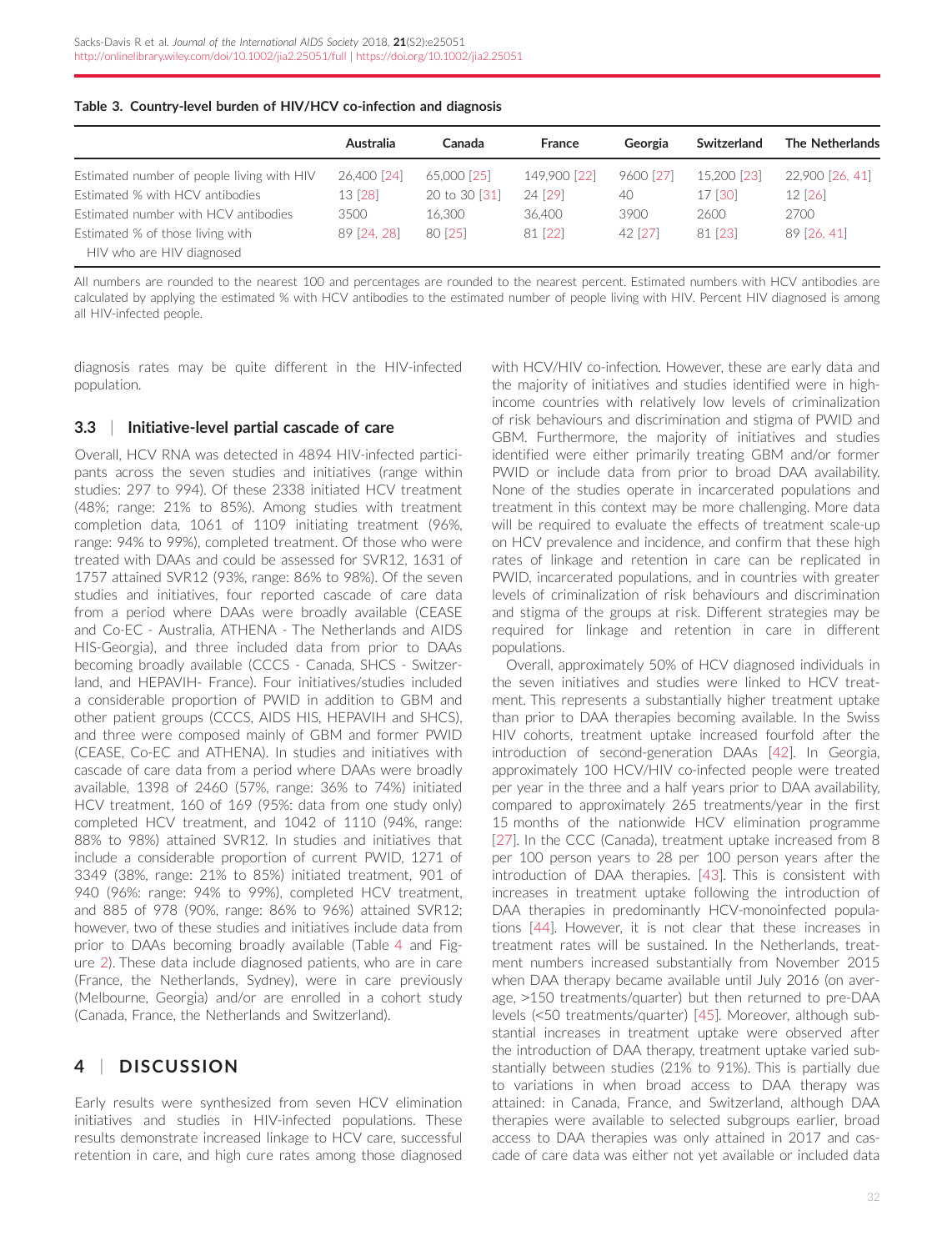<span id="page-7-0"></span>

|  |  |  |  |  |  |  |  | Table 4. Partial cascade of care in the HCV elimination interventions/studies identified in HIV-infected populations |
|--|--|--|--|--|--|--|--|----------------------------------------------------------------------------------------------------------------------|
|--|--|--|--|--|--|--|--|----------------------------------------------------------------------------------------------------------------------|

|                                                 | <b>CEASE</b><br>Australia | Co-EC<br>Australia | CCC<br>Canada    | <b>HEPAVIH</b><br><b>France</b> | <b>AIDS HIS</b><br>Georgia <sup>a</sup> | <b>SHCS</b> <sup>b</sup><br>Switzerland | <b>ATHENA<sup>c</sup></b><br><b>The Netherlands</b> |
|-------------------------------------------------|---------------------------|--------------------|------------------|---------------------------------|-----------------------------------------|-----------------------------------------|-----------------------------------------------------|
| Number HCV RNA positive                         | 297 <sup>d</sup>          | $30.5^\mathrm{e}$  | 994 <sup>f</sup> | 564                             | 915                                     | 876                                     | 943 <sup>g</sup>                                    |
| Number initiated HCV treatment (%) <sup>h</sup> | 196 (66)                  | 169 (55)           | 278 (28)         | 482 (85)                        | 331 (36)                                | 180 (21)                                | 702 (74)                                            |
| Number completed HCV treatment (%)              | $\sim$                    | 160 (95)           | $271(97)^k$      | 451 (94)                        |                                         | 179 (99)                                | $\overline{\phantom{a}}$                            |
| Number attained SVR12 (%)                       | 15(88)                    | $133(89)^m$        | $240(86)^n$      | 176(93)°                        | 296 (89)                                | 173 (96)                                | 598 (98) <sup>P</sup>                               |

CEASE, Control and Elimination within AuStralia of HEpatitis C from people living with HIV; co-EC Study, Eliminating HCV/HIV co-infection; CCC, Canadian Co-infection Cohort; HEPAVIH, the French national prospective cohort of patients co-infected with HIV and HCV (ANRS CO13 HEPA-VIH); AIDS HIS, AIDS health infection system; SHCS, Swiss HIV Cohort Study; ATHENA, AIDS Therapy Evaluation in the Netherlands (ATHENA) cohort.

aData from the Georgian National AIDS health information system (a secure web-based system connecting all HIV care providers countrywide), June 2015 to August 2016. DAAs were broadly available.

**bCascade of care in the Swiss HIV Cohort Study because cascade of care data are not yet available for the Swiss HCVree Trial. Data are from** 2014 to 2015. Second-generation DAAs were available but restricted by liver disease stage [\[42](#page-11-0)].

c Cascade of care from the ATHENA cohort of people diagnosed with HIV in the Netherlands from a period where DAAs were broadly available but prior to MC Free, Amsterdam [\[45\]](#page-11-0). A cascade of care at the two largest HIV clinics in Amsterdam (a subset of the ATHENA cohort) is available for the same period [[46\]](#page-11-0).

## <sup>d</sup>2014 to 2016 [[47\]](#page-11-0).

e These are patients who have been tested for HCV in the past but may not currently be in HCV care. Among those who have been tested for HCV within the study period (n=194), the treatment uptake is 87%.

f As of 21 November 2013 (Health Canada's approval of second-generation DAAs), cohort participants who were eligible to initiate DAAs.

<sup>g</sup>Includes those who have tested HCV RNA positive, were treated with DAAs, have never been treated, or were treated with interferon-based therapies and failed treatment but have not yet been retreated [[45\]](#page-11-0).

<sup>h</sup>Of those HCV RNA positive.

i Includes initiations with interferon-based therapies during a period when DAAs were available in France but restricted [[48\]](#page-11-0).

<sup>j</sup>Of those initiating HCV treatment.

k Data collected up to December 2016.

Up to end 2015 (17 had initiated treatment).

mOf those who are 12 weeks past the date of planned treatment completion. 136 of these were tested for HCV RNA at 12 weeks after treatment, and of those the SVR rate was 98%. It is likely that more participants will be tested for HCV RNA at their next HIV clinic visit.

<sup>n</sup>Includes DAA regimens including interferon, data collected up to July 2017 [\[43](#page-11-0)].

<sup>o</sup>Of those initiating DAA therapy prior to February (24 week therapy)/May 2015 (12 week therapy) [\[49](#page-11-0)].

POf those who were assessed for SVR.

from before broad access was attained. Treatment rates may have increased since DAAs became broadly available.

However, even in initiatives and studies that attained broad access to DAA therapies earlier, treatment uptake ranged from 36% in Georgia to 75% in the Netherlands indicating that there are significant barriers to care other than simply



Figure 2. Partial cascade of care data from seven initiatives and studies implementing and evaluating HCV elimination interventions in HIV-infected populations. Percent of HCV RNA positive participants in care or enrolled in cohort studies initiating treatment, percent of those initiating treatment who have completed treatment, and percent of those who can be assessed for SVR12 who attained SVR12.

access to DAA therapy, including provider-level, patient-level and structural barriers ([\[19-21](#page-10-0)], Table [5\)](#page-8-0). Overall, more than half of diagnosed HIV/HCV co-infected individuals had not received treatment. While the data included only reflect a short timeframe after the introduction of DAAs, this suggests that substantial effort is still required to achieve HCV elimination in HIV-infected populations. In order to overcome the potential barriers to HCV elimination, it is likely that complex interventions will be required. These are likely to include interventions related to linkage and retention in care, diagnosis and screening, training of health professionals, risk reduction and identification and treatment of reinfection cases. Notably, currently the majority of intervention components in the identified studies and initiatives other than DAA therapy are funded by industry through investigator-initiated research. In order to attain HCV elimination globally, sustainable financing structures will be required to monitor the effectiveness of HCV elimination efforts and for widespread implementation of interventions that are proven to be effective.

All treatment linkage data reflect HIV and HCV diagnosed populations. Population-wide proportions of those diagnosed with HIV/HCV co-infection who have received treatment are likely to be lower than those presented here. HCV diagnosis rates among HIV-infected populations are not currently well understood and additional research is required to estimate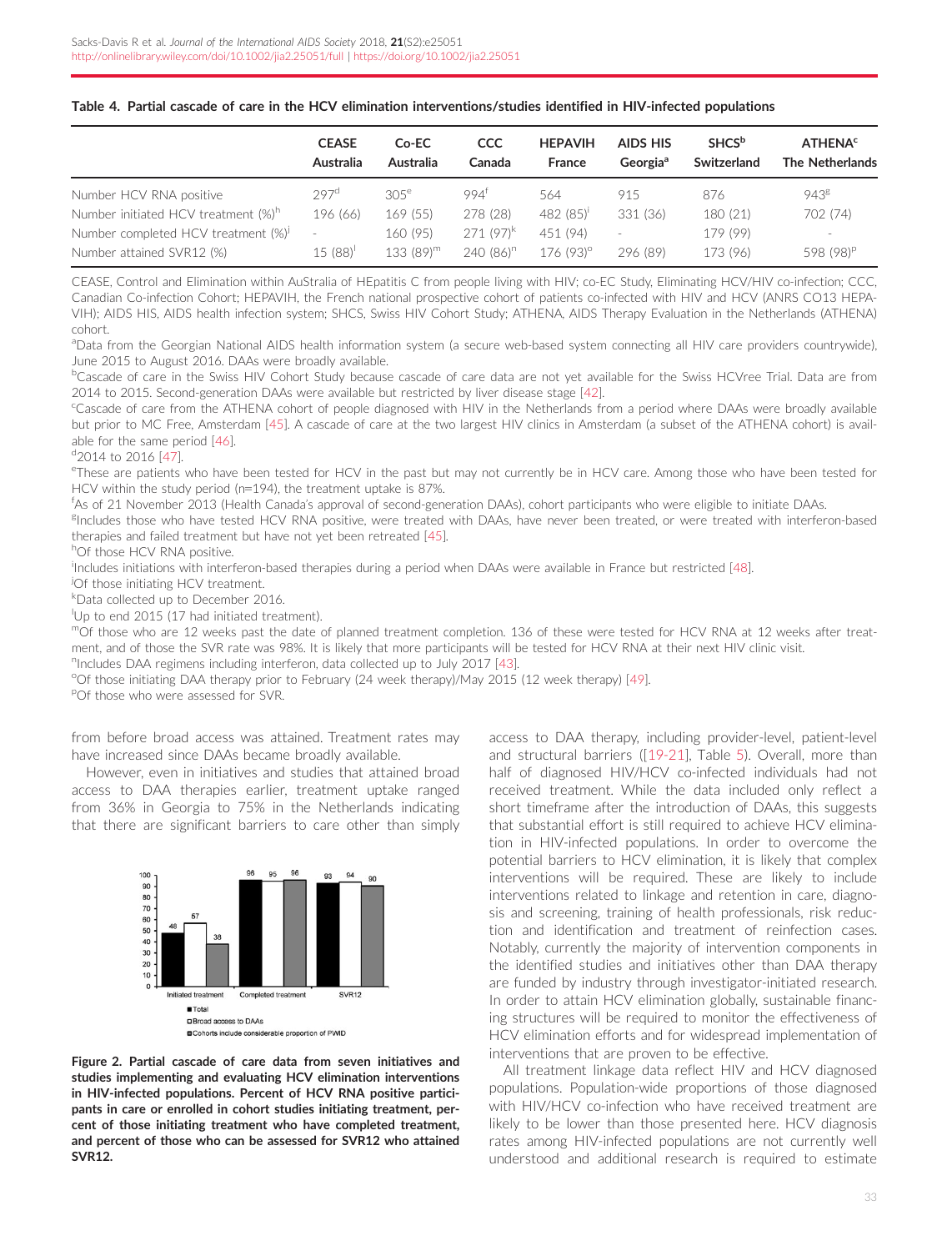# <span id="page-8-0"></span>Table 5. Barriers and enablers of HCV elimination in HIV-infected populations: list structure based on the CFIR and i-PARIHS frameworks

| Intervention                                                      |                                                                                                                                                                                                                                                                                                                                                                                                                                                                                                                                                                                                            |
|-------------------------------------------------------------------|------------------------------------------------------------------------------------------------------------------------------------------------------------------------------------------------------------------------------------------------------------------------------------------------------------------------------------------------------------------------------------------------------------------------------------------------------------------------------------------------------------------------------------------------------------------------------------------------------------|
| Strength of evidence                                              | High level of evidence that DAAs are efficacious and tolerable in HIV-coinfected individuals [13], model-based<br>evidence of the effectiveness of treatment as prevention [7,8].                                                                                                                                                                                                                                                                                                                                                                                                                          |
| Complexity                                                        | Complex intervention targeting populations rather than individuals, and involving case finding, engagement and<br>retention in care, follow-up after successful treatment, and potential re-treatment following re-infection.                                                                                                                                                                                                                                                                                                                                                                              |
| Adaptability                                                      | Case finding strategies and models of HCV care are adaptable [50,51].                                                                                                                                                                                                                                                                                                                                                                                                                                                                                                                                      |
| Trialability                                                      | Small-scale trials are challenging because of the interlinked nature of the transmission networks. In many contexts<br>HCV elimination will only be testable through before and after studies of population-wide interventions.                                                                                                                                                                                                                                                                                                                                                                            |
| Cost                                                              | Initially extremely costly; however, some countries have negotiated better rates or early introduction of generics<br>and prices of DAAs are evolving rapidly [10,52].                                                                                                                                                                                                                                                                                                                                                                                                                                     |
| Source                                                            | Targets have been set by the WHO [9].                                                                                                                                                                                                                                                                                                                                                                                                                                                                                                                                                                      |
| Relative advantage                                                | In settings where resources are limited relative to the cost of DAAs, treatment of those with advanced liver<br>disease has been prioritized over those at risk of transmission [52].                                                                                                                                                                                                                                                                                                                                                                                                                      |
| Recipients of the intervention                                    |                                                                                                                                                                                                                                                                                                                                                                                                                                                                                                                                                                                                            |
| Healthcare professionals                                          | Negative attitudes of healthcare providers toward risk groups have been documented in some contexts, with<br>consequences for quality of care [16,53].                                                                                                                                                                                                                                                                                                                                                                                                                                                     |
| Patients                                                          | Possible low levels of knowledge of HCV among primary care practitioners managing HIV patients [54]<br>Linkage to healthcare and treatment readiness in key population groups, including possible mistrust of healthcare<br>providers among key risk groups [20]                                                                                                                                                                                                                                                                                                                                           |
|                                                                   | Transience of key populations, particularly PWID, including frequent short-term incarceration [20,55]<br>Priority of HCV care in the context of comorbidities and socio-economic disadvantage [20]                                                                                                                                                                                                                                                                                                                                                                                                         |
| Relationships between<br>healthcare professionals<br>and patients | Communication difficulties between patients and specialists [20]                                                                                                                                                                                                                                                                                                                                                                                                                                                                                                                                           |
| Context                                                           |                                                                                                                                                                                                                                                                                                                                                                                                                                                                                                                                                                                                            |
| Criminalization,                                                  | Criminalization of same-sex sexual acts in 75 countries [33]. High or medium levels of discrimination against gay                                                                                                                                                                                                                                                                                                                                                                                                                                                                                          |
| discrimination and stigma<br>of key populations                   | and bisexual men limit access to HIV-care in low and middle-income countries in all global regions [56], limiting<br>access to care for HCV in HIV health services.                                                                                                                                                                                                                                                                                                                                                                                                                                        |
|                                                                   | Criminalization of drugs is widespread, with decriminalization of some aspects of drug use only in relatively few<br>countries, approximately 25 to 30 worldwide. There is some evidence that criminalization of drugs and stigma<br>against PWID in healthcare settings negatively impact on HIV prevention and healthcare [53,57,58], and may<br>impact negatively on HCV treatment among HIV-infected populations.                                                                                                                                                                                      |
| Incarceration of                                                  | Incarceration of PWID and less commonly of GBM poses challenges not only for HIV and HCV-prevention, but                                                                                                                                                                                                                                                                                                                                                                                                                                                                                                   |
| key populations                                                   | also delivery of HCV treatment [59]. While prisons may potentially provide opportunities for HCV treatment,<br>there are also potential challenges to providing continuity of care in the context of prison transfers and short<br>sentences, lack of family support, high levels of stress, unpleasant healthcare context and stigmatization by<br>other inmates and custodial staff [55]. In addition, high rates of reinfection have been observed in the prison<br>setting, highlighting the importance of offering other harm reduction interventions such as OST alongside HCV<br>treatment [60,61]. |
| Health systems and                                                | Prescriber-type restrictions for HCV treatment [62], and lack of access to transient elastography [54] may impact                                                                                                                                                                                                                                                                                                                                                                                                                                                                                          |
| regulatory frameworks                                             | on access to care [20]                                                                                                                                                                                                                                                                                                                                                                                                                                                                                                                                                                                     |
| Resourcing                                                        | Resourcing limitations within countries are a function of drug prices (which vary substantially between countries),<br>epidemic size and available resources. In addition to funding of drugs, screening, health-systems and risk<br>reduction intervention costs also need to be considered.                                                                                                                                                                                                                                                                                                              |
| Formal endorsement at                                             | While HCV elimination is recommended by the WHO, formal endorsement at a country or regional level varies                                                                                                                                                                                                                                                                                                                                                                                                                                                                                                  |
| a country or regional level                                       | between countries.                                                                                                                                                                                                                                                                                                                                                                                                                                                                                                                                                                                         |

these. Two of the initiatives and studies identified included interventions to increase HCV diagnosis in HIV diagnosed populations using community-based rapid diagnostics and home-based dried blood spot testing. Dried blood spot testing administered by professionals has previously been found to increase HCV testing uptake in populations at high risk of HCV monoinfection [[63](#page-11-0)]. In Georgia, where the rate of HIV diagnosis is relatively low (approximately 40%), efforts are being made to increase diagnosis through integration of HIV, HCV and TB testing services [[64\]](#page-11-0).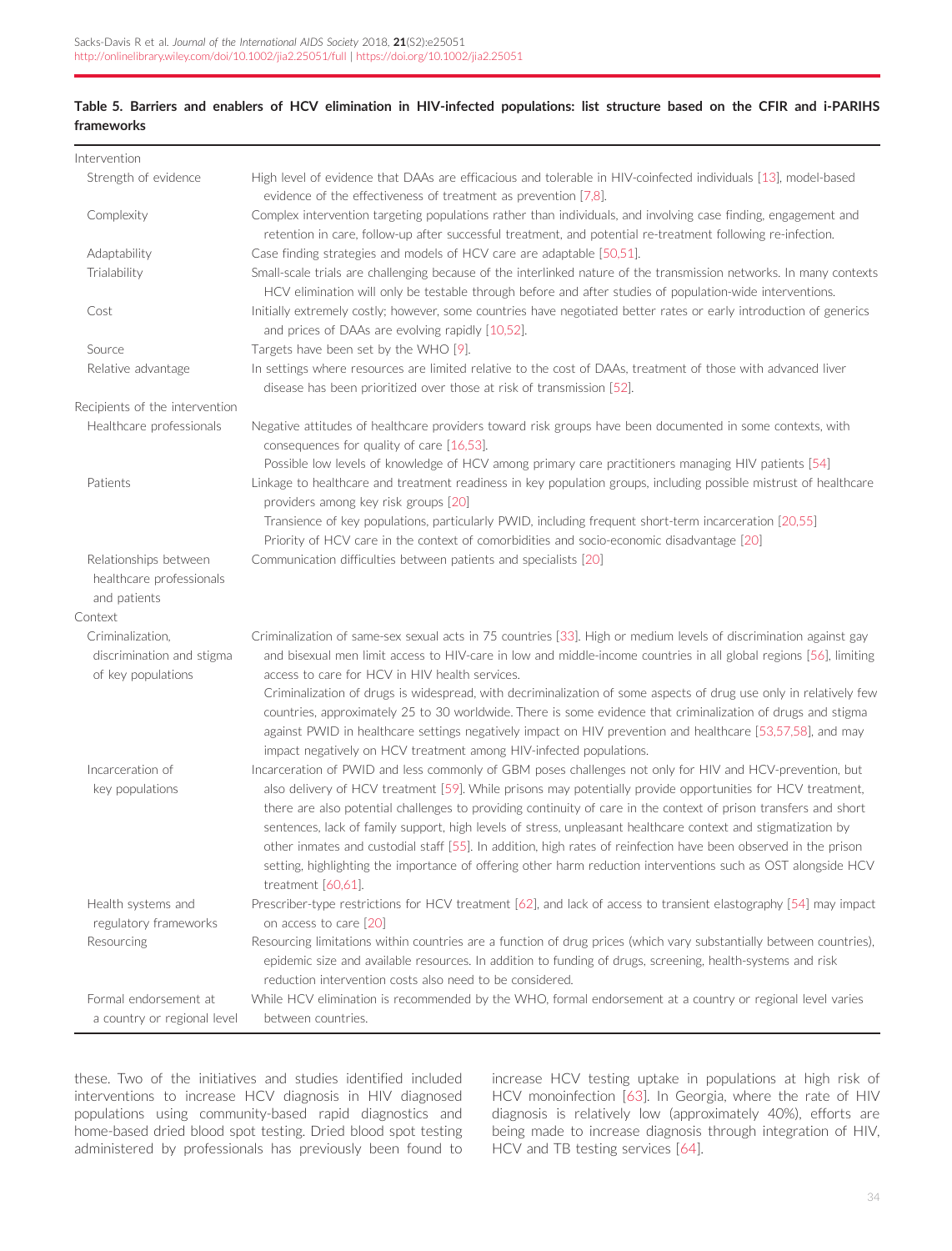It is likely that appropriate strategies to improve linkage to care and maintenance in care will differ by population group regardless of whether they are HIV/HCV co-infected or HCV monoinfected. For PWID, prior to the introduction of DAA therapy, a meta-analysis of determinants of HCV treatment completion and efficacy in drug users found that addiction treatment and support services during HCV therapy predicted treatment completion, and the involvement of a multidisciplinary team predicted SVR [\[51\]](#page-11-0). A subsequent meta-analysis that included studies of drug-using and other populations found that coordinated mental health, substance use and HCV treatment services had a modest effect on treatment completion and SVR but not on treatment uptake. The level of evidence was rated as very low on the GRADE scale although that is partially due to the difficulties of conducting blinded randomized controlled trials of these interventions. The same meta-analysis failed to find any effect of directly observed therapy on SVR [\[50](#page-11-0)]. Since the introduction of DAAs, conference abstracts describing a range of models of care for PWID including directly observed therapy [\[65,66](#page-11-0)], addiction treatment and support services during HCV therapy [\[67,68\]](#page-11-0), support groups [\[65](#page-11-0)], integration of HCV treatment clinic and harm reduction services [\[69](#page-11-0)], community-based clinic conducting outreach at rehab clinics [\[70](#page-11-0)] have all reported high levels of SVR in PWID with HCV mono-infection.

Four of the HCV elimination initiatives identified in this study are implementing models of care targeting GBM. These involve integrating HCV treatment with HIV care, and targeted risk reduction strategies. Prevention of reinfection was highlighted as an important component of HCV elimination efforts in HIVinfected GBM in a mathematical model based on data from the Swiss Cohort study. In light of empirical evidence of increases in HCV-related risk behaviours in GBM being enrolled in the Swiss Cohort Study, the model suggested that if the trend toward increasing risk behaviours persist, high rates of reinfection will mean that even very high treatment rates will not result in reductions in HCV incidence unless treatment is combined with behavioural interventions to reduce risk behaviours after treatment [\[71\]](#page-11-0). The HCVree study includes an RCT trialling a behavioural intervention to prevent reinfection. Results are not yet available.

Prisoners are another complex population likely to require targeted approaches for HCV elimination. More research is required to understand strategies for linkage to care in this context. In addition, indigenous peoples, heterosexuals infected with HIV, and migrants from high prevalence HIV and HCV countries are other groups that may also require targeted approaches for linkage to care and maintenance in care. Further research is also required to understand the impact on HCV elimination strategies in HIV-infected populations of reinfection following successful HCV treatment [\[72,73\]](#page-11-0), transmission of HCV between HIV infected and uninfected populations [[74](#page-11-0)] and migration- and travel-related transmission of HCV between countries [[75](#page-11-0)]. Furthermore, randomized controlled trials are needed to evaluate the efficacy of strategies to enhance diagnosis, linkage to care and maintenance in care, and risk reduction where feasible and ethical.

This study has a number of limitations. HCV elimination initiatives and studies in HIV-infected populations were not identified through a systematic search and the list presented here is not exhaustive. As previously indicated data on treatment linkage were all early data and represent different stages of DAA treatment availability.

Early data from the DAA era suggest that HCV treatment uptake has increased in HIV-infected populations compared to previous levels, but there is still considerable work to do on the pathway to HCV elimination in this population. This includes efforts to quantify the numbers of undiagnosed infections, and increase diagnosis rates and linkage to care. It is likely that different strategies will be required for different populations including PWID, GBM and prisoners among others. Among those who have been treated with DAAs, treatment completion and treatment success has been consistently high across a variety of settings.

#### AUTHORS ' AFFILIATIONS

<sup>1</sup>Disease Elimination Program, Burnet Institute, Melbourne, Australia; <sup>2</sup>Department of Medicine, The University of Melbourne, Melbourne, Australia; <sup>3</sup>Department of Infectious Diseases, The Alfred and Monash University, Melbourne, Australia; <sup>4</sup>Department of Infectious Diseases, University Hospital and University of Bern, Bern, Switzerland; <sup>5</sup>Department of Epidemiology and Preventive Medicine, Monash University, Melbourne, Australia; <sup>6</sup>The Kirby Institute, University of New South Wales, Sydney, Australia; <sup>7</sup>Public Health Service Amsterdam Amsterdam, the Netherlands; <sup>8</sup>International Antiviral Therapy Evaluation Center and Department of Infectious Diseases, Tropical Medicine and AIDS, Academic Medical Centre, Amsterdam, the Netherlands; <sup>9</sup>Division of Infectious Diseases and Chronic Viral Illness Service, McGill University Health Centre, Montreal, Canada; <sup>10</sup>Department of Epidemiology, Biostatistics and Occupational Health, McGill University, Montreal, Canada; <sup>11</sup>Infectious Diseases, AP-HP, Sorbonne Universites and Inserm UMR-S1136, Paris, France; 12Infectious Diseases, AIDS and Clinical Immunology Research Center, Tbilisi, Georgia; <sup>13</sup>Section of Infectious Diseases, Yale School of Medicine, New Haven, CT, USA; 14Epidemiology of Microbial Diseases, Yale School of Public Health, New Haven, CT, USA; <sup>15</sup>Centre of Excellence in Research in AIDS, University of Malaya, Kuala Lumpur, Malaysia

#### COMPETING INTERESTS

JSD and MEH report grants from Gilead Sciences, Abbvie and BMS to support investigator initiated research. JD and JD's institution have also received honoraria from Gilead, BMS and MSD. AR and CB report grants from MSD during the conduct of the study to support investigator initiated research. GVM reports grants from Abbvie, Gilead Sciences and BMS to support investigator initiated research. MP's institute received speaker's fees and unrestricted grants that contribute to several research projects from Gilead, Roche, MSD and Abbvie. MvdV's institute received speaker's fees and unrestricted grants that contribute to several research projects from Gilead, Roche, MSD and Abbvie. MBK has received research grants for investigator-initiated trials from Merck and ViiV Healthcare; consulting fees from ViiV Healthcare, Bristol-Meyers Squibb, Merck, Gilead and AbbVie. FLA reports grant support from the Gilead Foundation, Merck, NIDA, NIAAA, SAMHSA and HRSA, speakers bureau fees from Gilead Sciences, and advisory board/consultation fees from Gilead, Merck, and BMS. RSD, AP, SS, KL, and NC have no competing interests to declare.

#### **AUTHORS' CONTRIBUTIONS**

RSD, JSD, AR, FLA and MEH designed the data collection tool and manuscript concept; JSD, AR, CB, GVM, MP, MvdV, MBK, SS, KL, NC and MEH provided data on their HCV elimination in HIV co-infected populations initiatives and studies; RSD wrote the first draft of the manuscript; JSD, AR, CB, AEP, GVM, MP, MvdV, MBK, SS, KL, FLA, NC and MEH read and critically reviewed the manuscript draft.

#### ACKNOWLEDGEMENTS

We acknowledge Julia Cutts for extracting cascade of care data for the Co-EC study, and the ATHENA, Co-EC, CEASE, Canadian Co-infection Cohort, Georgian AIDSHIS, ANRS CO13 HEPAVIH, the Swiss HIV Cohort study, Swiss HCVree Trial, and MC Free participants and study teams.

#### FUNDING

Co-EC is funded by BMS. HCVree is funded by MSD. The Swiss HIV Cohort study is funded by the Swiss National Science Foundation (grant no. 148522), and by the SHCS Research Foundation. CEASE is funded by Gilead Sciences and BMS. MC Free is funded by Abbvie, Gilead Sciences, Johnson & Johnson,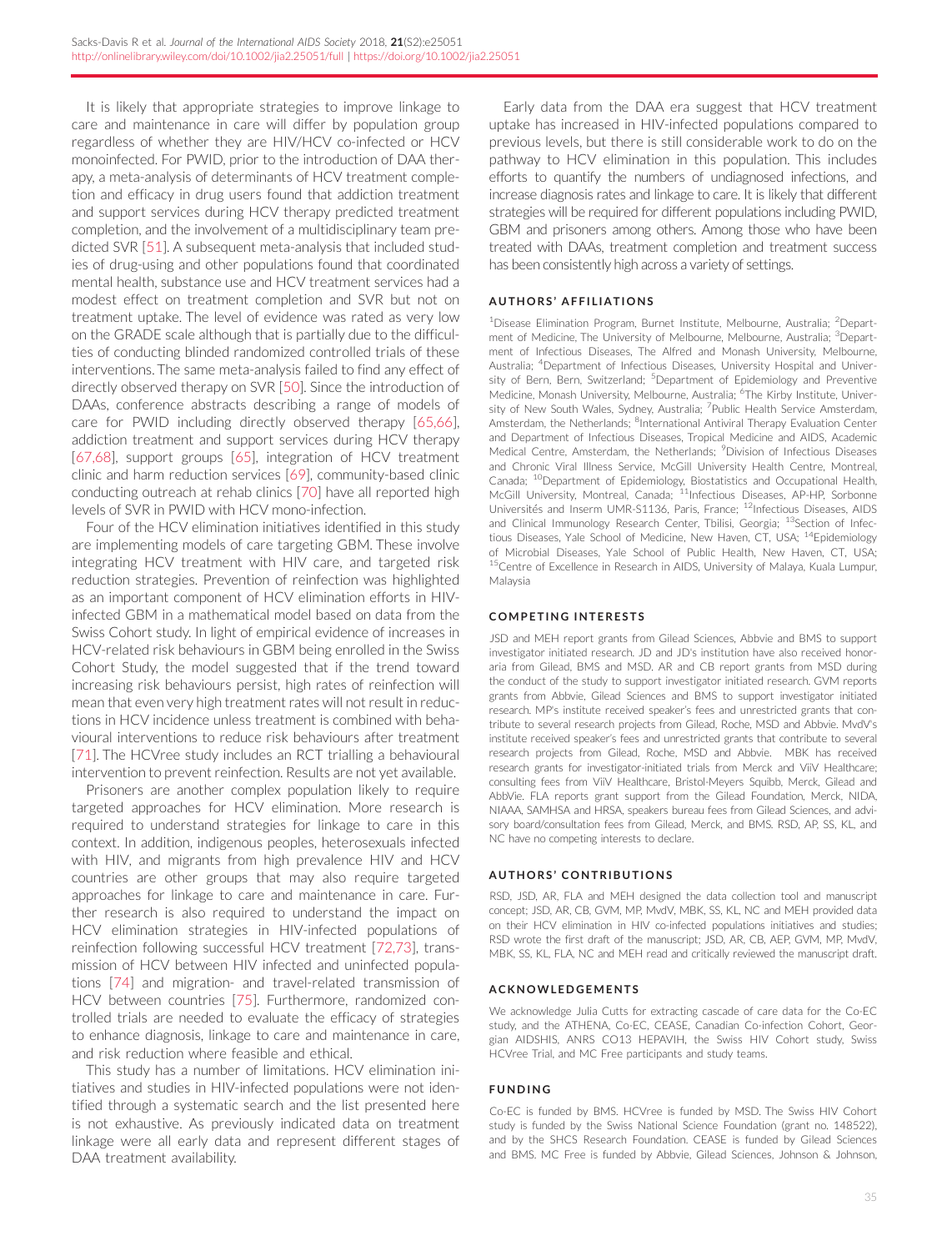<span id="page-10-0"></span>Merck Sharp & Dohme, and Roche. The Canadian Co-infection Cohort Study is funded by the Canadian Institutes of Health Research (CIHR; FDN-143270), the CIHR Canadian HIV Trials Network (CTN-222) and the Fonds de recherche Québec- Santé, Réseau SIDA/maladies infectieuses (FRQ-S). Georgian AIDSHIS is co-funded by the Georgian national HIV/AIDS Management Program and the Global Fund to Fight AIDS, Tuberculosis and Malaria. ANRS CO13 HEPAVIH is funded by the French National Agency for Research on AIDS and Viral Hepatitis (ANRS) and also receives funding from Roche, Schering-Plough, GSK, BMS, and Merck-Serono. RSD is supported by an Early Career Fellowship from the Australian National Health and Medical Research Council. JD is supported by a Clinical Fellowship from the Australian National Health and Medical Research Council. MBK is supported by a Chercheur National career award from the FRQ-S. MH is supported by a Principal Research Fellowship from the Australian National Health and Medical Research Council. The Burnet Institute is supported by the Victorian Operational Infrastructure Support Program.

## **REFERENCES**

1. Platt L, Easterbrook P, Gower E, McDonald B, Sabin K, McGowan C, et al. Prevalence and burden of HCV co-infection in people living with HIV: a global systematic review and meta-analysis. Lancet Infect Dis. 2016;16(7):797–808.

2. Smith CJ, Ryom L, Weber R, Morlat P, Pradier C, Reiss P, et al. Trends in underlying causes of death in people with HIV from 1999 to 2011 (D:A:D): a multicohort collaboration. Lancet. 2014;384(9939):241–8.

3. Mahony AA, Donnan EJ, Lester RA, Doyle JS, Knox J, Tracy SL, et al. Beyond injecting drug use: investigation of a Victorian cluster of hepatitis C among HIVinfected men who have sex with men. Med J Aust. 2013;198(4):210–4

4. Hegazi A, Lee MJ, Whittaker W, Green S, Simms R, Cutts R, et al. Chemsex and the city: sexualised substance use in gay bisexual and other men who have sex with men attending sexual health clinics. Int J STD AIDS. 2017;28(4):362–6. 5. Dolan K, Wirtz AL, Moazen B, Ndeffo-mbah M, Galvani A, Kinner SA, et al. Global burden of HIV, viral hepatitis, and tuberculosis in prisoners and detainees. Lancet. 2016; 388(10049):1089–102.

6. Doyle JS, Aspinall E, Liew D, Thompson AJ, Hellard ME. Current and emerging antiviral treatments for hepatitis C infection. Br J Clin Pharmacol. 2013;75  $(4)$  $-931 - 43$ 

7. Martin NK, Hickman M, Hutchinson SJ, Goldberg DJ, Vickerman P. Combination interventions to prevent HCV transmission among people who inject drugs: modeling the impact of antiviral treatment, needle and syringe programs, and opiate substitution therapy. Clin Infect Dis. 2013;57 Suppl 2:S39–45.

8. Martin NK, Thornton A, Hickman M, Sabin C, Nelson M, Cooke GS, et al. Can hepatitis C virus (HCV) direct-acting antiviral treatment as prevention reverse the HCV epidemic among men who have sex with men in the united kingdom? epidemiological and modeling insights. Clin Infect Dis. 2016;62 (9):1072–80.

9. World Health Organization. Global Health Sector Stratgy on Viral Hepatitis 2016-2021. Towards Ending Viral Hepatitis. Geneva, Switzerland; 2016.

10. Lynch SM, Wu GY. Hepatitis C virus: a review of treatment guidelines, costeffectiveness, and access to therapy. J Clin Transl Hepatol. 2016;4(4):310–9.

11. Hickman M, De Angelis D, Vickerman P, Hutchinson S, Martin NK. Hepatitis C virus treatment as prevention in people who inject drugs: testing the evidence. Curr Opin Infect Dis. 2015;28(6):576–82.

12. UNAIDS. Global AIDS update 2016. Geneva, Switzerland: 2016.

13. Taylor LE, Swan T, Matthews GV. Management of hepatitis C virus/HIV coinfection among people who use drugs in the era of direct-acting antiviralbased therapy. Clin Infect Dis. 2013;57 Suppl 2:S118–24.

14. Janjua NZ, Kuo M, Yu A, Alvarez M, Wong S, Cook D, et al. The population level cascade of care for hepatitis C in British Columbia, Canada: the BC Hepatitis Testers Cohort (BC-HTC). EBioMedicine. 2016;12:189–95.

15. Mathers BM, Degenhardt L, Ali H, Wiessing L, Hickman M, Mattick RP, et al. HIV prevention, treatment, and care services for people who inject drugs: a systematic review of global, regional, and national coverage. Lancet. 2010;375 (9719):1014–28.

16. Ferro EG, Culbert GJ, Wickersham JA, Marcus R, Steffen AD, Pauls HA, et al. Physician decisions to defer antiretroviral therapy in key populations: implications for reducing human immunodeficiency virus incidence and mortality in Malaysia. Open Forum Infect Dis. 2017;4(1):ofw219.

17. Damschroder LJ, Aron DC, Keith RE, Kirsh SR, Alexander JA, Lowery JC. Fostering implementation of health services research findings into practice: a consolidated framework for advancing implementation science. Implement Sci. 2009;4:50.

18. Harvey G, Kitson A. PARIHS revisited: from heuristic to integrated framework for the successful implementation of knowledge into practice. Implement Sci. 2016;11(1):33.

19. Grimshaw J, Eccles M, Tetroe J. Implementing clinical guidelines: current evidence and future implications. J Contin Educ Health Prof. 2004;24(S1): S31–7.

20. Harris M, Rhodes T. Hepatitis C treatment access and uptake for people who inject drugs: a review mapping the role of social factors. Harm Reduct J. 2013;10:7.

21. Bruggmann P, Grebely J. Prevention, treatment and care of hepatitis C virus infection among people who inject drugs. Int J Drug Policy. 2015;26 Suppl 1:S22–6.

22. Raymond A, Hill A, Pozniak A. Large disparities in HIV treatment cascades between eight European and high-income countries – analysis of break points. J Int AIDS Soc. 2014;17 4Suppl 3:19507.

23. Kohler P, Schmidt AJ, Cavassini M, Furrer H, Calmy A, Battegay M, et al. The HIV care cascade in Switzerland: reaching the UNAIDS/WHO targets for patients diagnosed with HIV. AIDS. 2015;29(18):2509–15.

24. Kirby Institute. HIV, viral hepatitis and sexually transmissible infections in Australia: annual surveillance report 2017. Sydney: Kirby Institute, UNSW Sydney; 2017.

25. Public Health Agency of Canada. Summary: Measuring Canada's Progress on the 90-90-90 HIV Targets. Centre for Communicable Diseases and Infection Control: Public Health Agency of Canada; 2017.

26. van Sighem AI, Boender TS, Wit FWNM, Smit C, Matser A, Reiss P. Monitoring Report 2017. Human Immunodeficiency Virus (HIV) Infection in the Netherlands. Amsterdam: Stichting HIV Monitoring. 2017 [cited 28 November 2017]. Available from: [www.hiv-monitoring.nl](http://www.hiv-monitoring.nl)

27. Chkhartishvili N, Abutidze A, Bolokadze N, Chokoshvili O, Dvali N, Sharvadze L, et al. Hepatitis C Care Cascade for People Living With HIV in the Country of Georgia. IAS 2017; Paris, France; 2017.

28. Cowie B, Dore G, Sasadeusz J. Co-infection: HIV & Viral Hepatitis a guide for clinical management. Sydney: Australasian Society for HIV Medicine; 2010.

29. Larsen C, Pialoux G, Salmon D, Antona D, Le Strat Y, Piroth L, et al. Prevalence of hepatitis C and hepatitis B infection in the HIV-infected population of France, 2004. Eurosurveillance. 2008;13(22):18888.

30. Swiss HIV Cohort Study & Swiss Mother and Child HIV Cohort Study: Hepatitis C [cited 2017 14 November]. Available from: [http://www.shcs.ch/281-](http://www.shcs.ch/281-6-hepatitis-c) [6-hepatitis-c](http://www.shcs.ch/281-6-hepatitis-c)

31. Hull M, Shafran S, Wong A, Tseng A, Giguere P, Barrett L, et al. CIHR Canadian HIV trials network coinfection and concurrent diseases core research group: 2016 updated Canadian HIV/hepatitis C adult guidelines for management and treatment. Can J Infect Dis Med Microbiol. 2016;2016:4385643.

32. Larney S, Peacock A, Leung J, Colledge S, Hickman M, Vickerman P, et al. Global, regional, and country-level coverage of interventions to prevent and manage HIV and hepatitis C among people who inject drugs: a systematic review. Lancet Glob Health. 2017; 5(12):e1208–20.

33. International Lesbian G, Bisexual, Trans and Intersex Association: Carroll, A., Itaborahy LP. State Sponsored Homophobia 2015: A world survey of laws: criminalisation, protection and recognition of same-sex love Geneva: ILGA, 2015 May.

34. Marshall AD, Saeed S, Barrett L, Cooper CL, Treloar C, Bruneau J, et al. Restrictions for reimbursement of direct-acting antiviral treatment for hepatitis C virus infection in Canada: a descriptive study. CMAJ Open. 2016;4(4): E605.

35. British Columbia Centre for Excellence in HIV/AIDS. Targeted disease elimination [cited 27 June 2017 ]. Available from: [http://www.cfenet.ubc.ca/researc](http://www.cfenet.ubc.ca/research/epidemiology-population-health/hepatitis-c-research-program/targeted-disease-elimination) [h/epidemiology-population-health/hepatitis-c-research-program/targeted-disease](http://www.cfenet.ubc.ca/research/epidemiology-population-health/hepatitis-c-research-program/targeted-disease-elimination)[elimination](http://www.cfenet.ubc.ca/research/epidemiology-population-health/hepatitis-c-research-program/targeted-disease-elimination)

36. Bruggmann P, Berg T, Ovrehus AL, Moreno C, Brandao Mello CE, Roudot-Thoraval F, et al. Historical epidemiology of hepatitis C virus (HCV) in selected countries. J Viral Hepat. 2014;21 Suppl 1:5–33.

37. Wedemeyer H, Dore GJ, Ward JW. Estimates on HCV disease burden worldwide – filling the gaps. J Viral Hepat. 2015;22:1–5.

38. Pioche C, Pelat C, Larsen C, Desenclos J-C, Jauffret-Roustide M, Lot F, et al. Estimation de la prévalence de l'hépatite C en population générale, France métropolitaine, 2011. Bull Epidémiol Hebd. 2016;13-14:224-9

39. Hajarizadeh B, Grebely J, McManus H, Estes C, Razavi H, Gray RT, et al. Chronic hepatitis C burden and care cascade in Australia in the era of interferon-based treatment. J Gastroenterol Hepatol. 2017;32(1):229–36.

40. Klein MB, Saeed S, Yang H, Cohen J, Conway B, Cooper C, et al. Cohort profile: the Canadian HIV-hepatitis C co-infection cohort study. International journal of epidemiology. 2010;39(5):1162–9.

41. Op de Coul ELM, Schreuder I, Conti S, van Sighem A, Xiridou M, Van Veen MG, et al. Changing patterns of undiagnosed HIV infection in the Netherlands: who benefits most from intensified HIV test and treat policies? PLoS One. 2015;10(7):e0133232.